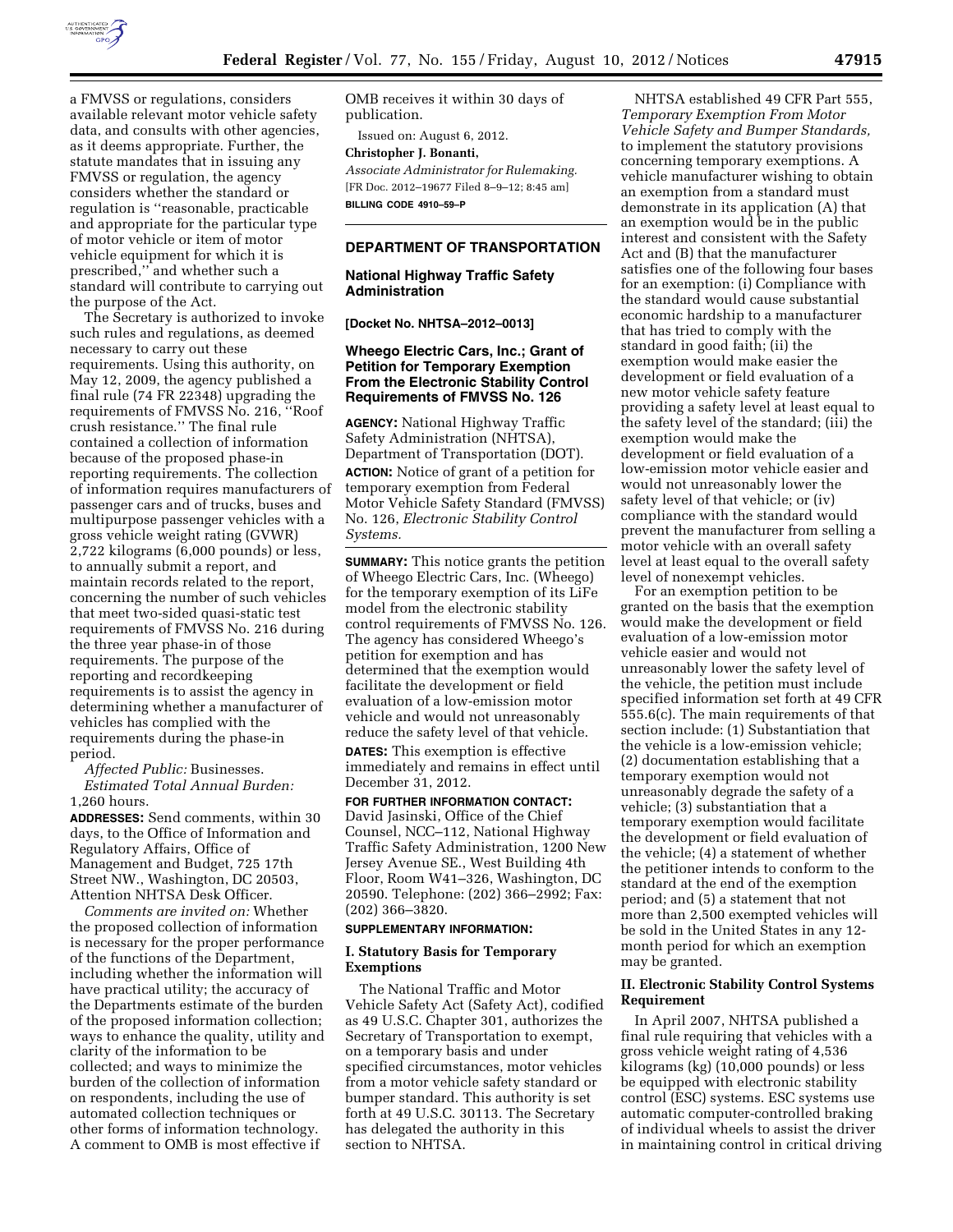situations in which the vehicle is beginning to lose directional stability at the rear wheels (spin out) or directional control at the front wheels (plow out). An anti-lock brake system (ABS) is a prerequisite for an ESC system because ESC uses many of the same components as ABS. Thus, the cost of complying with FMVSS No. 126 is less for vehicle models already equipped with ABS.

Preventing single-vehicle loss-ofcontrol crashes is the most effective way to reduce deaths resulting from rollover crashes. This is because most loss-ofcontrol crashes culminate in the vehicle leaving the roadway, which dramatically increases the probability of a rollover. NHTSA's crash data study of existing vehicles equipped with ESC demonstrated that these systems reduce fatal single-vehicle crashes of passenger cars by 55 percent and fatal singlevehicle crashes of light trucks and vans (LTVs) by 50 percent.1 NHTSA estimates that ESC has the potential to prevent 56 percent of the fatal passenger car rollovers and 74 percent of the fatal LTV first-event rollovers that would otherwise occur in single-vehicle crashes.2

The ESC requirement became effective for substantially all vehicles on September 1, 2011.

#### **III. Overview of Petition**

In accordance with 49 U.S.C. 30113 and the procedures in 49 CFR part 555, Wheego Electric Cars, Inc. (Wheego) submitted a petition dated August 15, 2011 asking the agency for a temporary exemption from the electronic stability control requirements of FMVSS No. 126. The basis for the application is that the exemption would make the development or field evaluation of a low-emission vehicle easier and would not unreasonably lower the safety level of that vehicle. Wheego requested an exemption for the LiFe model for a period from September 1, 2011 to August 1, 2012.

Wheego is a Delaware corporation with its headquarters in Atlanta, Georgia. Wheego began manufacturing and selling low-speed electric vehicles in the U.S. in June 2009. In April 2011, Wheego began manufacturing and selling its first all-electric passenger car, the two-door, two-seat LiFe model. Wheego also states that it is developing a four-door passenger vehicle for sale in late 2012.

In February 2011, Wheego was granted a temporary exemption from the

```
2 Id.
```
advanced air bag requirements of FMVSS No. 208, *Occupant Crash Protection,* that is effective until February 11, 2013.3 Wheego states that it plans to meet all other current FMVSSs for a passenger car.

Wheego asserts that the company had intended to develop an ESC system for the LiFe. However, delays in funding and later developments have made it impossible for Wheego to develop an ESC system for the LiFe before September 2011. Wheego requested an exemption from the ESC requirements until August 1, 2012 for up to 1,000 vehicles so that it can continue its development and evaluation of a lowemission vehicle. Wheego stated that the company intends to comply with FMVSS No. 126 at the end of the exempted period.

Wheego believes that a temporary exemption would not unreasonably degrade the safety or impact protection of the vehicle. Wheego states that the LiFe has an ABS system that prevents loss of control by preventing the wheels from locking up and the tires from skidding during braking. Wheego also asserts that its standard tires are wide with wide, circumferential grooves that provide rapid water evacuation to aid wet traction. Wheego also notes that the LiFe is limited to a top speed of 65 mph, which may contribute to a reduction of crashes associated with high speeds. Wheego also states that the LiFe has a low center of gravity with 762 pounds of batteries beneath the floorboard of the vehicle. Further, Wheego argues that the relatively limited range of the LiFe compared to gasoline-powered vehicles (100 miles before needing a charge) makes it less likely that a LiFe would be involved in a high-speed or rollover crash. Wheego also asserts that the relatively small number of vehicles that would be produced under the exemption suggests that the exemption would have a negligible effect on vehicle safety.

Wheego asserts that an exemption would make the development or field evaluation of a low-emission vehicle easier. Wheego states that it would be able to use consumer feedback and other testing and evaluation to improve design and efficiency to improve charging, battery management, and safety systems in future vehicle models. Wheego states that, without the exemption, the company would not be able to produce enough cars or revenue to sustain these developments or to launch a new vehicle model. Wheego also believes that its success can add to

the overall development of lowemission vehicles as a whole by demonstrating the viability of electric cars to consumers and encouraging other manufacturers to build electric cars.

Wheego also asserts that the granting of the exemption would be in the public interest. Wheego notes that NHTSA has traditionally found that the public interest is served by affording consumers a wider variety of motor vehicles, by encouraging the development of fuel-efficient and alternative-energy vehicles, and by providing additional employment opportunities. Wheego believes that granting this petition serves each of those interests.

In a supplement to its petition filed on June 11, 2012, Wheego reduced the number of exempted vehicles it intends to produce and the time period for the exemption. Wheego now intends to manufacture 165 vehicles under this exemption by the end of 2012.

#### **IV. Notice of Receipt**

On January 30, 2012, we published in the **Federal Register** (77 FR 4623) a notice of receipt of Wheego's petition for temporary exemption, and provided an opportunity for public comment. We received 12 comments, including comments from the Advocates for Highway & Auto Safety (Advocates) and 11 private individuals. All of the commenters opposed granting Wheego's petition. Wheego responded to the commenters through its own submission and through a supplemental petition. Wheego also met with the agency informally to discuss its application pursuant to 49 CFR 555.7(f). A memorandum summarizing that meeting has been placed in the docket.

### **V. Agency Analysis, Response to Comment, and Decision**

In this section, we provide our analysis and decision regarding Wheego's temporary exemption request concerning the ESC requirements of FMVSS No. 126, including our response to the comments received.

As discussed below, we are granting Wheego's petition for the LiFe to be exempted, for a period ending December 31, 2012, from the requirements of FMVSS No. 126. The agency's rationale for this decision is as follows:

First, we conclude that Wheego has shown that an exemption from the ESC requirements would make the development or field evaluation of a low-emission motor vehicle easier. Specifically, we agree with Wheego that allowing continued production on a limited basis of additional LiFe models

<sup>1</sup>Sivinski, R., Crash Prevention Effectiveness of Light-Vehicle Electronic Stability Control: An Update of the 2007 NHTSA Evaluation; DOT HS 811 486 (June 2011).

<sup>3</sup>See 76 FR 7898 (Feb. 11, 2011); Docket No. NHTSA–2010–0118.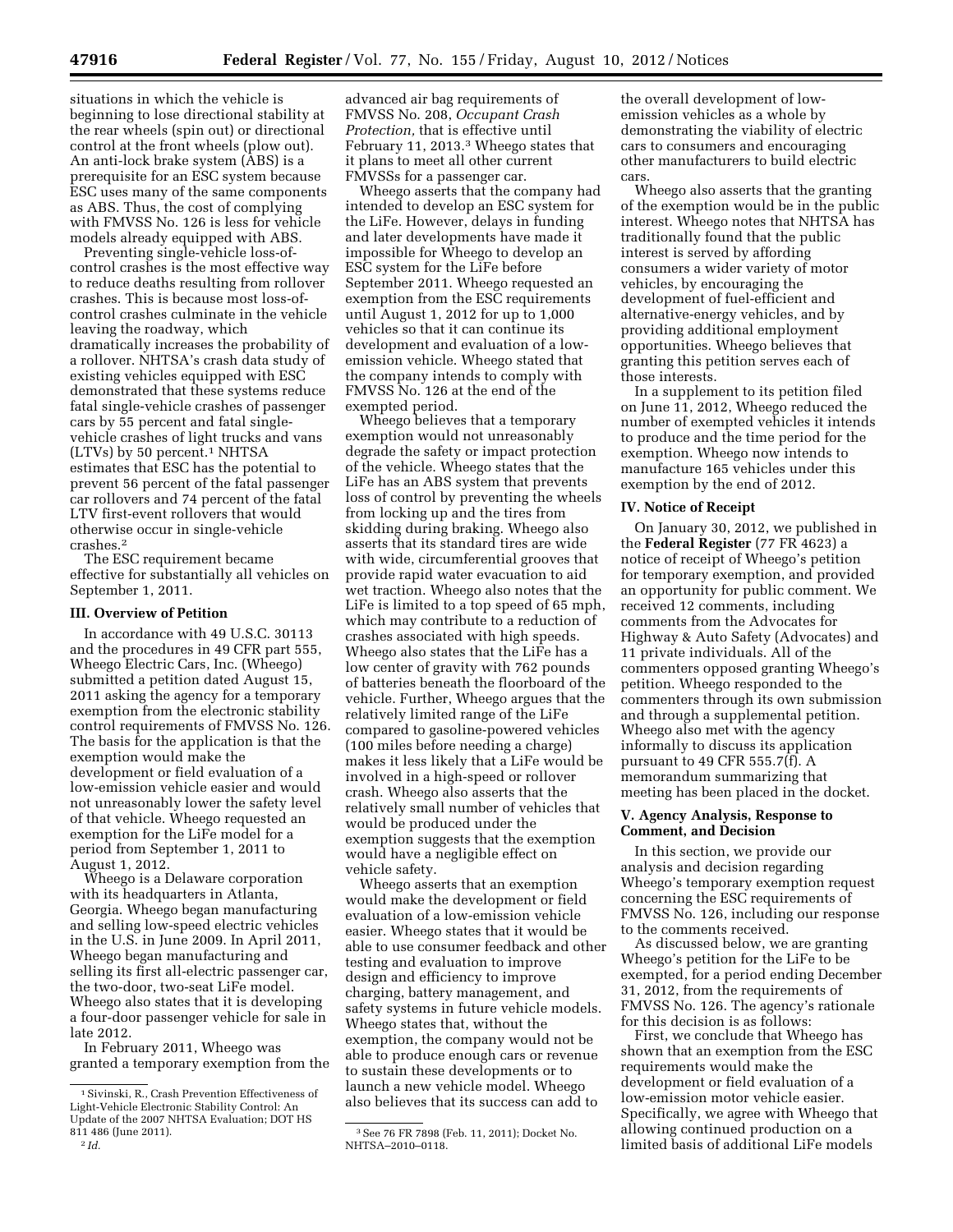now under an exemption will make it easier for Wheego to design and produce future low emission vehicle models without an exemption.

Further, the production of additional LiFe models would allow consumers of all-electric vehicles an additional option during the exemption period. We agree with Wheego that continued production of its vehicle will help to demonstrate to the U.S. public the capabilities of electric vehicles. We also agree with Wheego that continued production of the LiFe for the limited period will allow it to develop fully FMVSScompliant electric vehicles. For that reason we agree that denial of the petition could jeopardize Wheego's ability to produce other electric vehicles in the future. For these reasons, we agree with Wheego that granting this petition will encourage the development and sale of electric vehicles by Wheego and also by other manufacturers.

Second, NHTSA concludes that the grant of this exemption would not unreasonably lower the safety or impact protection level of the vehicle. In particular, we have considered that Wheego produces a low-center-ofgravity, two-seat vehicle. The low center of gravity provides some additional reduction of loss-of-control crashes relative to other passenger cars. The LiFe's limited speed capability is also a factor in favor of granting the exemption. Furthermore, because the LiFe has a limited range (100 miles) and would be used less during winter months (due to even more limited range caused by the effect of cold weather on the batteries), a LiFe is likely to be driven fewer miles compared to an average vehicle. We believe that this factor diminishes the likelihood that the failure to include an ESC system on the LiFe would unreasonably lower the safety level of the vehicle.

Eight of the individual commenters opposing the grant of Wheego's petition stated that NHTSA should not grant any exemption from the ESC requirements, citing the safety benefits of ESC. Three additional commenters objected to the grant of any exemption at all. The Advocates argue that ESC is an important and proven safety improvement. In support of their argument, the Advocates cite agency and industry research, including the agency's most recent study of ESC system effectiveness.<sup>4</sup> While the agency continues to believe that ESC has a substantial effect on the number of vehicle crashes, the relevant inquiry is not the effectiveness of ESC systems. Rather, the relevant inquiry is whether

an exemption would unreasonably lower the safety level of the vehicle in question. Although the agency has found substantial benefits resulting from ESC systems on passenger cars, the agency finds that the absence of ESC on the LiFe does not unreasonably lower the safety level of that specific vehicle. We believe that the expected use patterns of the LiFe, including the relatively low number of miles driven by the average LiFe owner, support this finding.

The Advocates contend that Wheego had ample opportunity to develop and equip their vehicles with ESC because the ESC requirement was mandated by a final rule issued in 2007. The Advocates further contend that, by submitting a petition for exemption just over two weeks before the deadline for ESC compliance, Wheego ignored development of a safety system. However, the timing of Wheego's filing does not affect its entitlement to an exemption. The consequence of Wheego waiting until August 15, 2011 to file its petition for an exemption is that Wheego has been unable to manufacture the LiFe since September 1, 2011.

The Advocates also claim that ESC technology is mature and inexpensive, citing the per-vehicle cost estimate of \$111 for vehicles already equipped with ABS set forth in the 2007 final rule. In response, Wheego states that, as a small manufacturer, it must amortize the cost of developing ESC over fewer vehicles than larger manufacturers. Wheego estimated that the amortized per vehicle cost of ESC development would be over \$1000 per vehicle. We agree with Wheego that the amortized cost of developing ESC systems is higher for very small manufacturers. Although the discussion of the cost of ESC development is not a statutory or regulatory factor for exemptions under 49 U.S.C. 30113(b)(3)(B)(iii), it is relevant in determining whether the failure to have ESC unreasonably lowers the safety level of the vehicle.

The Advocates also argue that Wheego's limited production of exempted vehicles does not justify an exemption. The Advocates argue that rarer vehicles are not safer just because they are rarer. While the agency cannot dispute the assertion that rarer vehicles are not safer because they are rarer, it does not follow that the agency should not consider the expected production volume in support of an exemption request. If Wheego intended to produce more vehicles under this exemption, the agency would be less likely to grant the petition. Moreover, it is not just the limited number of vehicles that would be produced under the exemption, but

the limited number of miles the average LiFe is driven compared to other cars that Wheego cites in support of its petition.

Based on the foregoing, we believe that any impact on safety from granting the petition would be negligible and that Wheego has satisfied the eligibility criteria for an exemption for the development or field evaluation of a low-emission motor vehicle.

We also find that this exemption would be consistent with the public interest and the objectives of the Safety Act. NHTSA has traditionally found that the public interest is served by affording consumers a wider variety of motor vehicles, by encouraging the development of fuel-efficient and alternative-energy vehicles, and providing additional employment opportunities. We believe that all three of these public interest considerations would be served by granting Wheego's petition.

We note that the denial of this request would remove one of the few electric vehicles that is currently being sold in the U.S. market and that granting this petition would afford U.S. consumers the continued choice of this all-electric vehicle. As explained above, granting this petition will make the development of Wheego's next model possible, while conversely denial of the petition could compromise Wheego's ability to produce additional low emission vehicles. We believe that granting this petition will have a positive impact on U.S. employment in the automotive industry, and that denial of the petition could directly impact the jobs of current Wheego employees.

Additionally, we believe that the requested exemption will have a limited impact on general motor vehicle safety because of the small number of vehicles that can be produced under this exemption. Finally, it is critical to the agency's decision that Wheego is requesting a short exemption period and intends to sell only vehicles that comply with the ESC requirement after the exemption period.

We note that prospective purchasers will be notified that the vehicle is exempted from the ESC requirements of Standard No. 126. Under § 555.9(b), a manufacturer of an exempted vehicle must affix securely to the windshield or side window of each exempted vehicle a label containing a statement that the vehicle conforms to all applicable FMVSSs in effect on the date of manufacture ''except for Standard Nos. [listing the standards by number and title for which an exemption has been granted] exempted pursuant to NHTSA  $Exemption No.$  '' This label

<sup>4</sup>See *supra,* note 1.